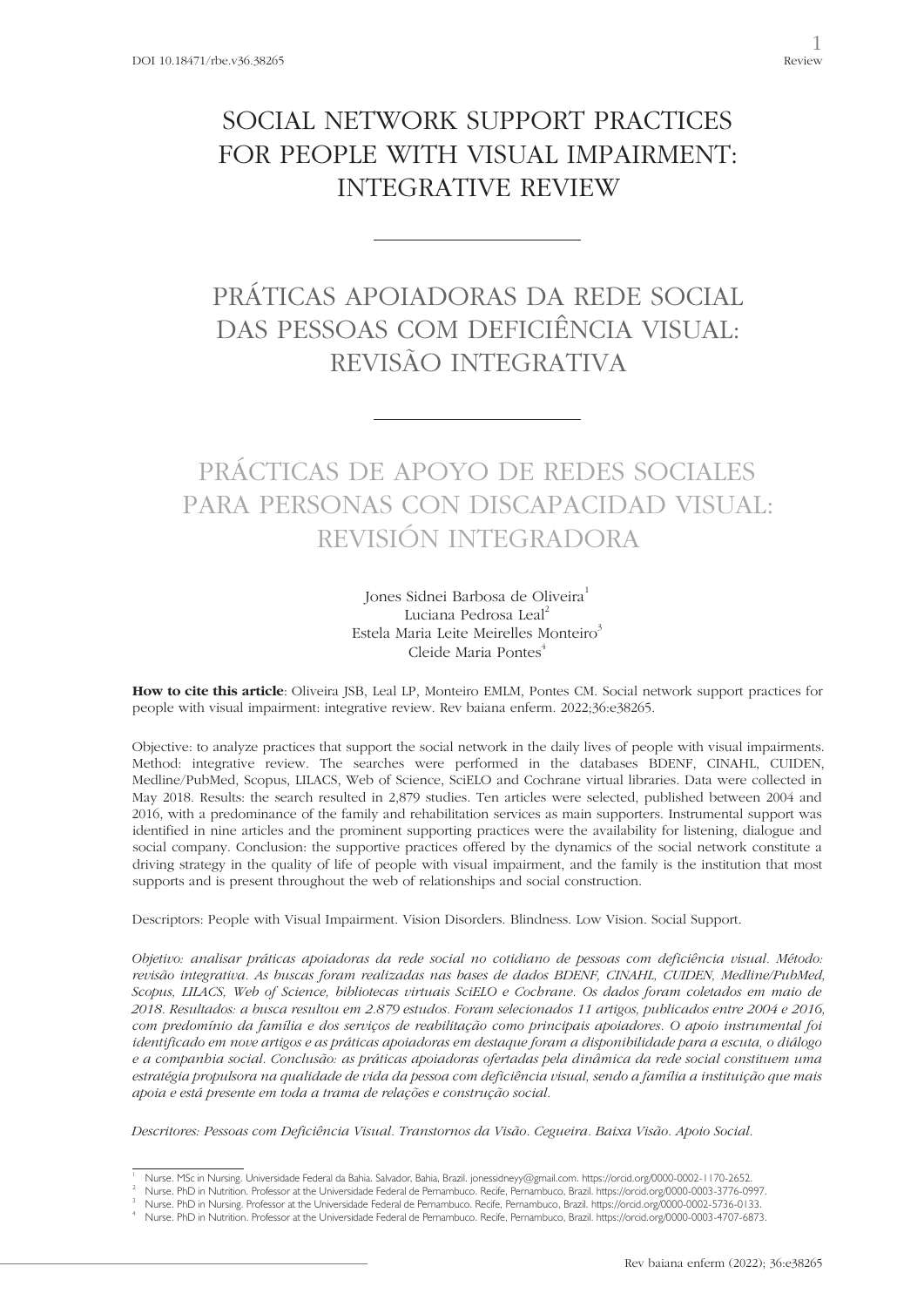*Objetivo: analizar las prácticas que apoyan la red social en la vida cotidiana de las personas con discapacidad visual. Método: revisión integradora. Las búsquedas se realizaron en las bases de datos BDENF, CINAHL, CUIDEN, Medline/ PubMed, Scopus, LILACS, Web of Science, SciELO y bibliotecas virtuales Cochrane. Los datos fueron recolectados en mayo de 2018. Resultados: la búsqueda resultó en 2.879 estudios. Se seleccionaron diez artículos, publicados entre 2004 y 2016, con predominio de los servicios de familia y rehabilitación como principales sustentadores. El apoyo instrumental se identificó en nueve artículos y las prácticas de apoyo destacadas fueron la disponibilidad para la escucha, el diálogo y la compañía social. Conclusión: las prácticas de apoyo que ofrece la dinámica de la red social constituyen una estrategia impulsora en la calidad de vida de las personas con discapacidad visual, y la familia es la institución que más apoya y está presente en toda la red de relaciones y construcción social.*

*Descriptores: Personas con discapacidad visual. Trastornos de la visión. Ceguera. Baja visión. Apoyo social.*

#### **Introduction**

The World Health Organization (WHO) estimates that 285 million people worldwide have visual impairments. Of these, 39 million are blind and  $246$  million have low vision<sup>(1)</sup>. In Brazil, among the physical, auditory and intellectual disabilities, visual impairment is the most representative and the Northeast has a high proportion of 3.4%. Approximately 16% of people with visual impairment may present limitations in clinical, political, social and/or difficulties in performing habitual activities, and only 4.8% attend rehabilitation services $^{(2)}$ .

Blindness can initially trigger difficulty in social relationships, break the interrelationship between things and the environment, possible need for readaptations in written, verbal and body communication. In addition, changes in the capacity of self-care and temporary dependence of caregivers cause the feeling of loss of autonomy of the blind person or with low vision. These factors drive the use with greater precision of other senses, such as touch and hearing  $3-4$ .

Therefore, the social network and its supportive practices are essential to enhance care for people with visual impairment, alleviate their anxieties/doubts and stimulate strategies for personal and collective confrontation. The social network is constituted of a web of relationships that confers on each subject identity and feeling of belonging; it can be primary (family, friends, neighbors, co-workers) and secondary (formal institutions: health, education, market organizations and third sector) $^{(5)}$ .

The supportive practices are characterized as support provided by the members of the social

network, occurs through face-to-face, emotional, informative, instrumental and self-support, thus being characterized as a set of supports shared by people in a social context<sup> $(6)$ </sup>. The offer of support provides the blind with subsidies for the development of independent care strategies, greater autonomy and social adjustment<sup> $(7)$ </sup>.

The social support of effective and complementary help, offered mainly by the primary or family social network, strengthens bonds between society and people with visual impairment, especially due to the challenges, gaps and social stigmas faced $^{(8)}$ . Therefore, the need for the present study is justified by identifying and understanding how supportive practices contribute to the autonomy, inclusion, independence and quality of life of the blind and low-vision person. Therefore, this review aims to analyze social network-supporting practices in the daily lives of visually impaired people.

#### **Method**

An integrative review study, which allows synthesizing findings from primary studies and inclusion of experiments, for a complete and rigorous understanding of the analyzed phenomenon. In addition, it combines data from theoretical and empirical literature, analysis of methodological problems of a particular topic, generating a consistent and understandable panorama of complex concepts, relevant theories and health problems $<sup>(9)</sup>$ .</sup>

Depending on the methodological rigor to this type of review, six phases were: identification of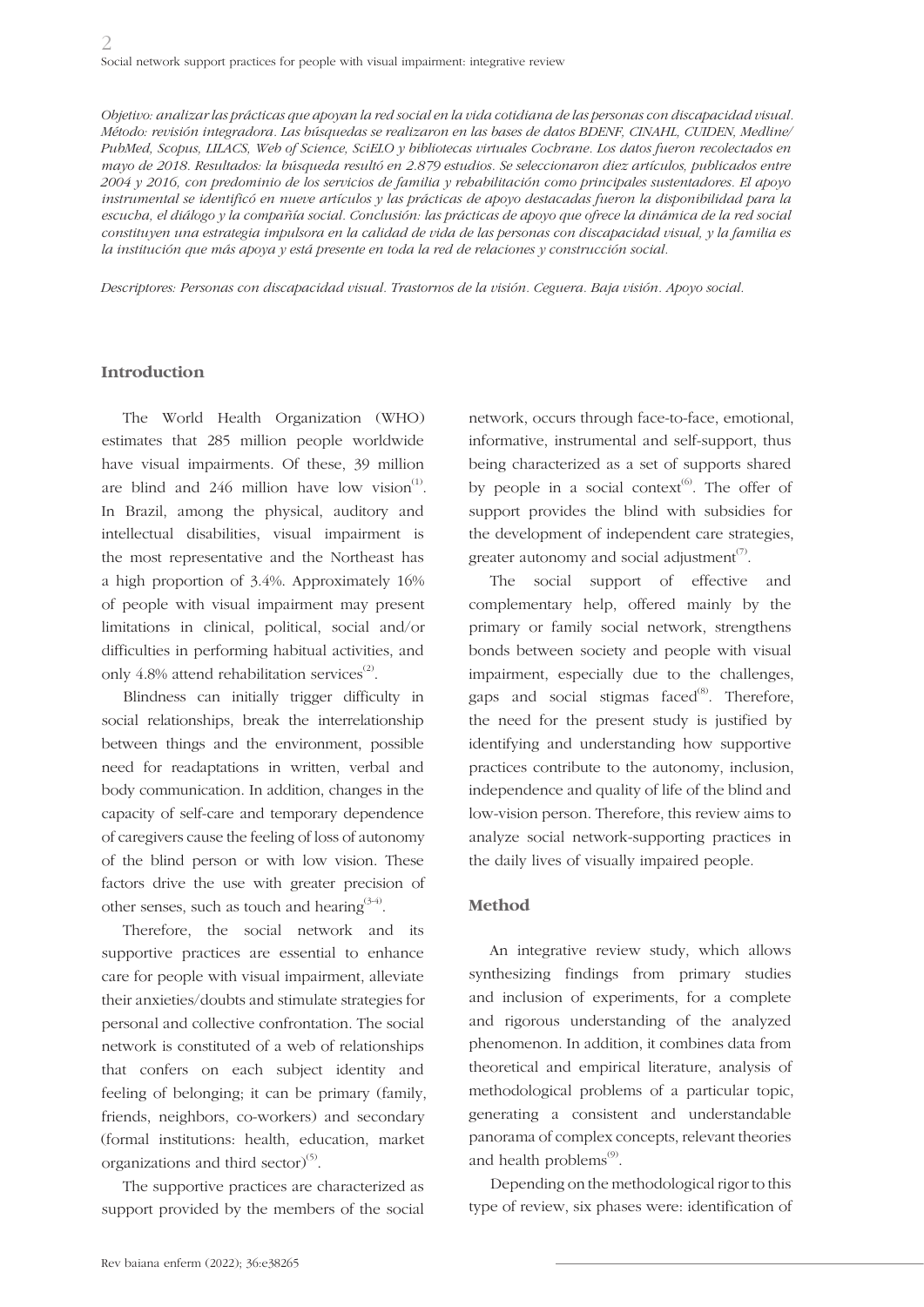the theme and selection of the research issue; establishment of inclusion and exclusion criteria for studies (sample selection); data extraction from primary studies; critical evaluation of the included studies; synthesis of the results and presentation of the review<sup>(10)</sup>. This integrative review was also based on the Preferred Reporting Items for Systematic Reviews and Meta-Analyses  $(PRISMA) model<sup>(11)</sup>.$ 

To construct the guide question, the PICO – P: population strategy was used; I: intervention; C: comparison; O: outcome. Thus, we considered: P – people with visual impairment; I – social network; C – no comparison; O – supportive practices. Thus, the following question was asked: What are the practices that support the social network of people with visual impairment in their daily lives?

For the survey of studies in the literature, the following inclusion criteria were established: original articles, complete and available in full, which addressed the theme of the study, in the Portuguese, English and Spanish languages. Exclusion criteria were theses, dissertations, letters to the reader, book books or book chapters, experience reports, systematic reviews, literature and integrative, repeated articles in

databases, as well as methodological quality and bias assessment (category B).

Data were collected in May 2018 from the Databases BDENF, Cumulative Index to Nursing and Allied Health Literature (CINAHL), CUIDEN, Medline/PubMed, Scopus, Latin American and Caribbean Literature on Health Sciences (LILACS), Web of Science, Virtual Libraries Scientific Electronic Library Online (SciELO), Cochrane, with the use of *Descritores em Ciências da Saúde* (DeCS) and their respective correspondents in English, Medical Subject Headings (MeSH).

The descriptors were combined using the Boolean operator AND. Four individual crossings were performed by language: 1 – *Apoio Social* AND *Pessoas com Deficiência Visual*; Social support AND Visually impaired persons; *Apoyo social* AND *Personas con visual dãno*; 2 – *Apoio Social* AND *Transtornos da Visão*; Social support AND Vision disorders; *Apoyo social* AND *Trastornos de la visión*; 3 – *Apoio Social* AND *Cegueira*; Social support AND Blindness; *Apoyo social* AND *Cegera*; 4 – *Apoio Social* AND *Baixa Visão*; Social support AND Low vision; *Apoyo social* AND *Baja visión*. A total of 2,879 publications were obtained (Table 1).

| <b>Database</b> | <b>Crossings</b> |              |          |     |
|-----------------|------------------|--------------|----------|-----|
|                 |                  | $\mathbf{2}$ | 3        | 4   |
| <b>CINAHL</b>   |                  | 30           | 20       | 20  |
| Scopus          | 52               | 70           | 119      | 70  |
| <b>LILACS</b>   | 9                | 8            | $\sigma$ | 10  |
| Web of Science  | 30               | 72           | 169      | 270 |
| Medline/PubMed  | 155              | 881          | 453      | 391 |
| <b>BDENF</b>    |                  |              |          |     |
| <b>CUIDEN</b>   |                  |              |          |     |
| SciELO          | 2                |              | 10       | 10  |
| Cochrane        | 3                | $\bigcap$    |          | 4   |
| Total           | 252              | 1.074        | 778      | 775 |

**Table 1** – Number of publications found in the intersections of descriptors in databases and health libraries. Recife, Pernambuco, Brazil – 2018. N=2,879

Source: Created by the authors.

Note: Conventional signal used:

- Numeric data equal to zero not resulting from rounding.

Of the total number of publications found (2,879), 92 were excluded because they did not correspond to the language searched. There was exclusion of 344 for non-availability, incomplete and/or unavailable texts in the *Sistema de Comutação Bibliográfica* (COMUT). After reading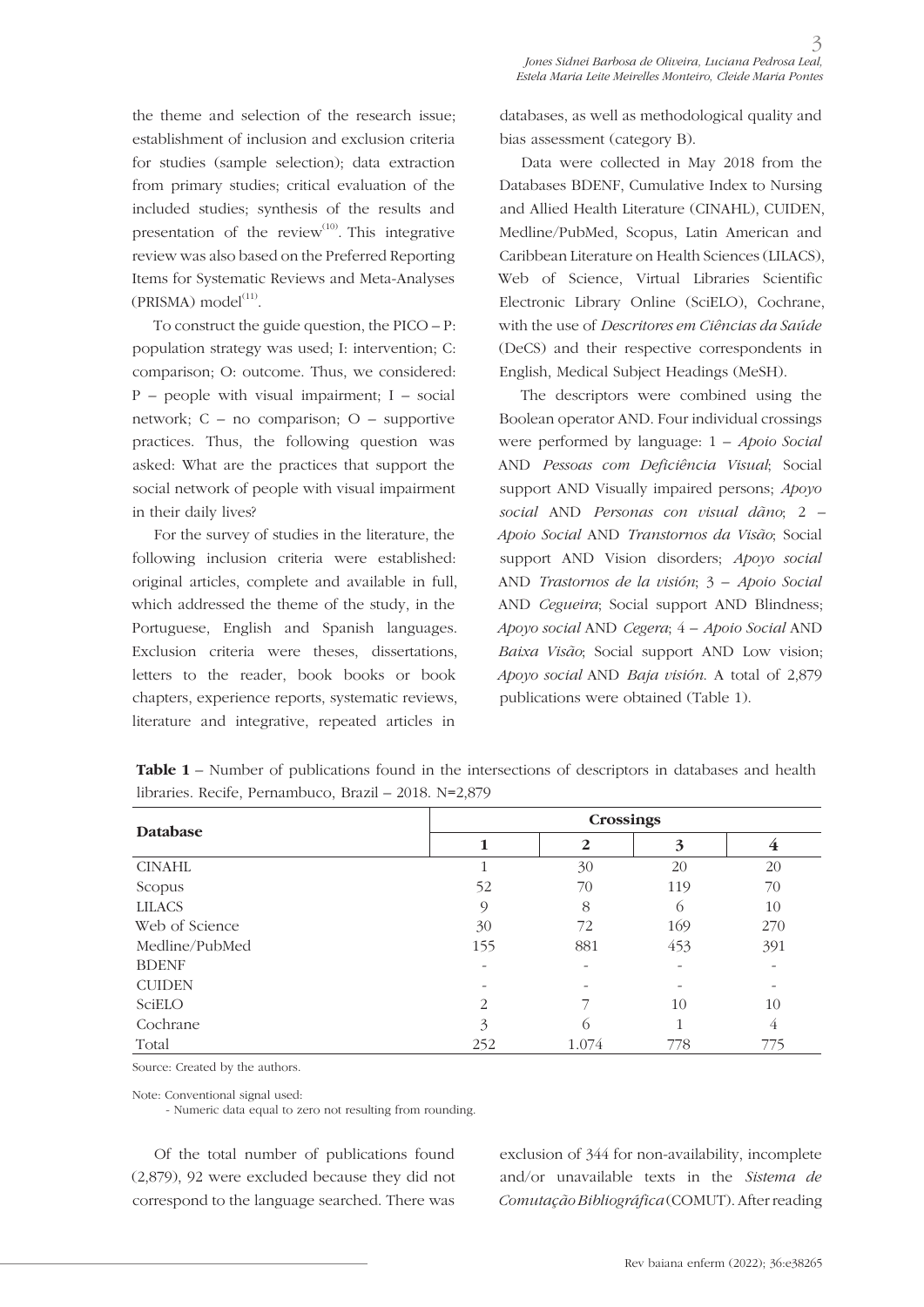2,443 titles, 1,761 were eliminated because they did not fit the study theme, 156 review papers, 32 experience reports and 109 duplicates in the same databases. Then, 384 abstracts of the remaining publications were read, from which 22 editorials, 10 theses, 9 dissertations, 7 letter papers, 12 notes, 2 short surveys and 3 conferences were eliminated. Still at this stage, 272 publications were eliminated because they did not answer the guiding question.

For full reading, 47 articles were selected, of which 35 did not answer the research

question, leaving 12 eligible articles. To evaluate methodological rigor, the 12 articles were analyzed based on the Critical Appraisal Skills Programm (CASP) instrument, which classifies studies in good methodological quality and reduced bias (category A, 6 to 10 points); and satisfactory methodological quality (category B, at least 5 points). Only articles classified in category  $A^{(12)}$ were considered. Thus, 1 article was excluded because it fit category B, which totaled 11 final articles for discussion (Flowchart 1).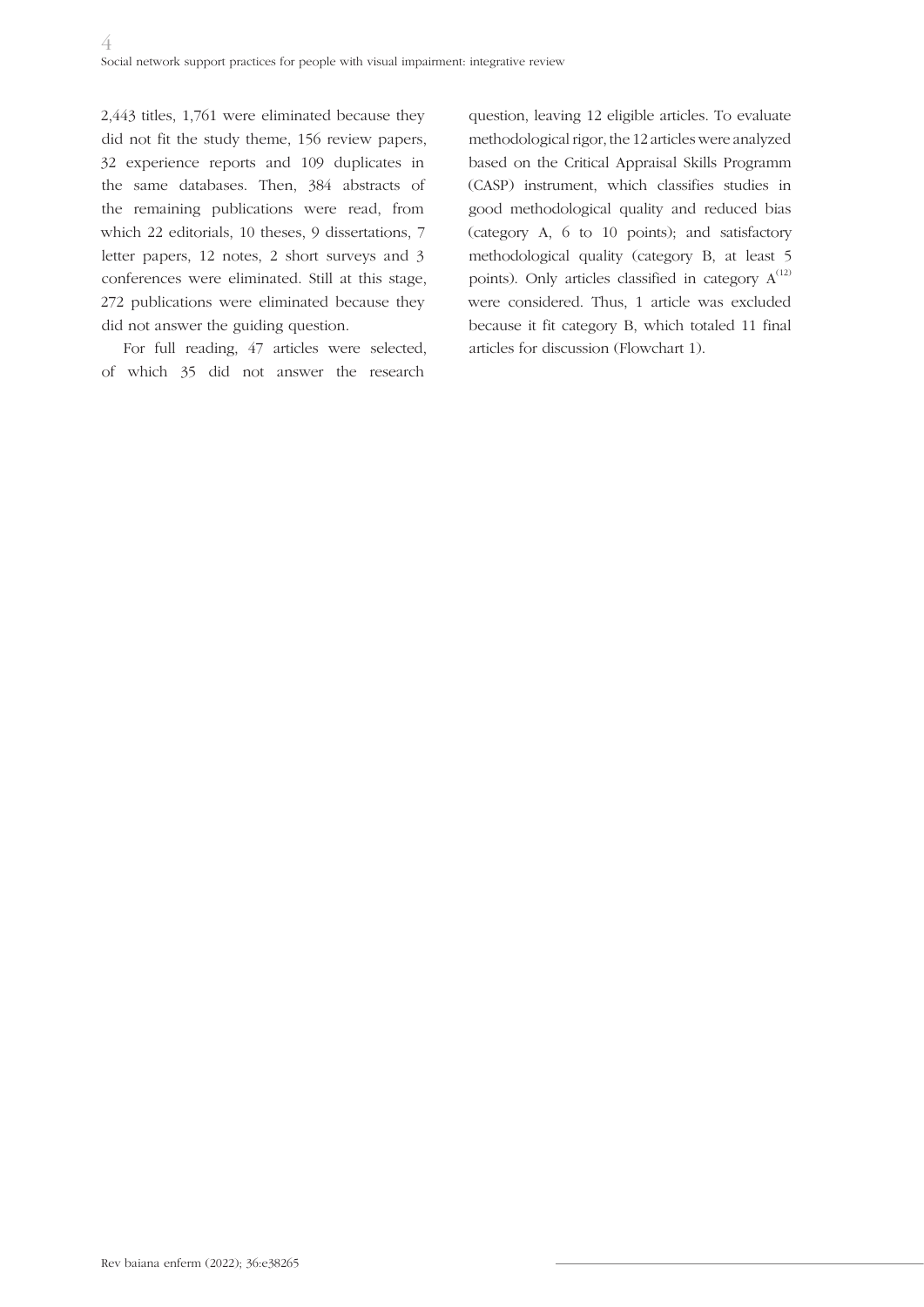#### **Flowchart 1** – Results of article selection for integrative review



Source: Created by the authors.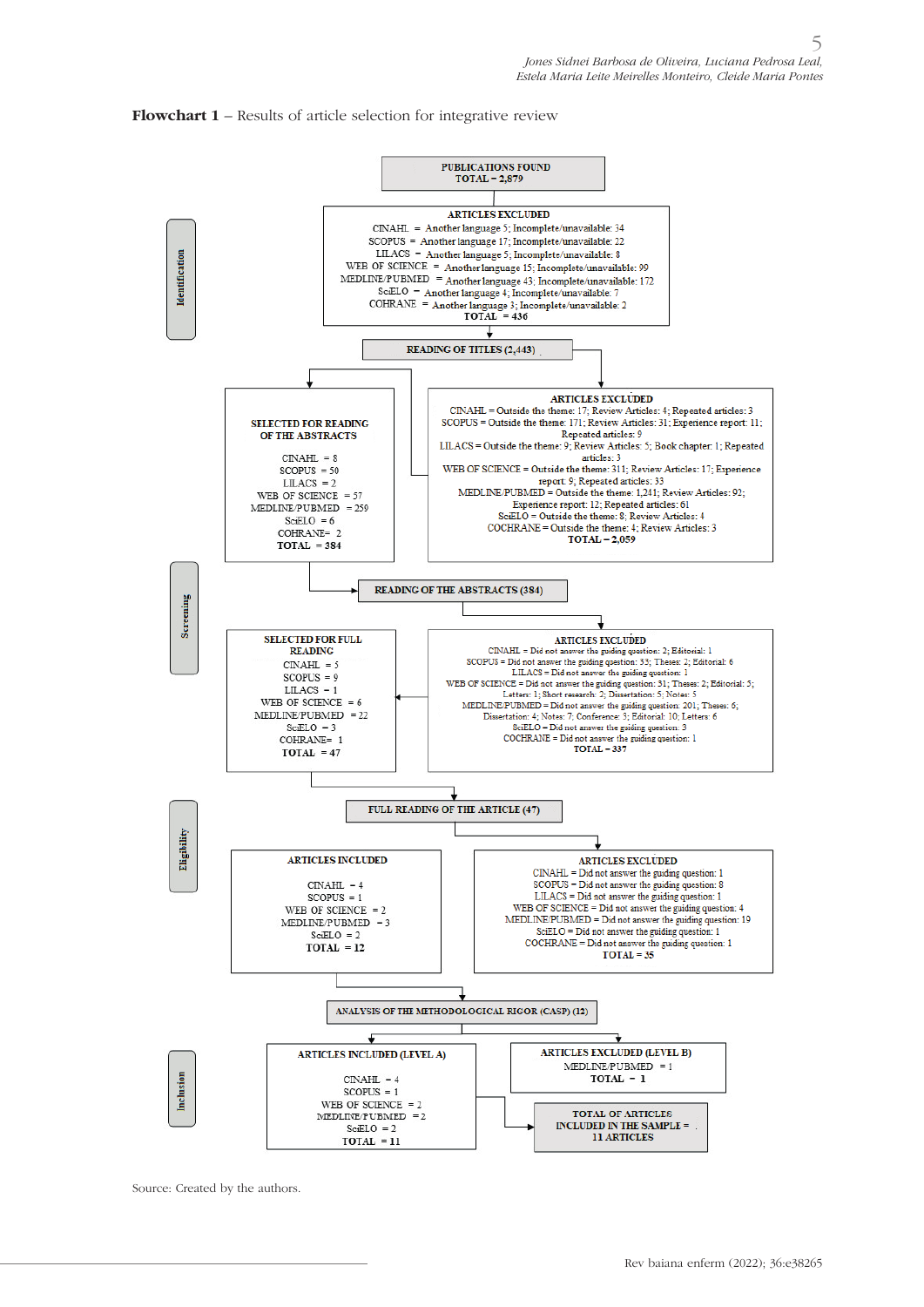The level of evidence was identified and classified at the levels: 1 – evidence resulting from systematic review or meta-analysis of randomized clinical trials; 2 – evidence of well-designed randomized clinical trials; 3 – clinical trials without randomization; 4 – studies of case-controls and cohorts; 5 – systematic reviews of descriptive and qualitative studies; 6 – individual descriptive or qualitative studies; 7 – opinions of expert committees, authorities and/or expert committee reports<sup>(13)</sup>.

The results were arranged in a chart containing variables related to the identification of the articles: authors and year of publication, database, objectives, sample, level of evidence, supportive practices, type of support, who supports and daily situation. The extraction of this information was performed by means of a validated and adapted instrument $(14)$ . The critical analysis of the selected works was performed in the light of the Social Network $^{(5)}$ , with emphasis on people with visual impairment, comparing the theoretical knowledge to the implications resulting from the present review.

### **Results**

Of the 11 final articles selected, 4 were extracted from CINAHL<sup>(15-18)</sup>, 2 from PubMed<sup>(19-20)</sup>, 2 from SciELO<sup>(21-22)</sup>, 1 from Scopus<sup>(23)</sup> and 2 from the Web of Science<sup> $(24-25)$ </sup>. No publications were found in the BDENF and CUIDEN databases.

Regarding the type of design of the studies evaluated, it was evidenced, in the sample, the predominance of qualitative and quantitative descriptive articles: four descriptive qualitative studies(17-18,21-22), three non-experimental quantitative<sup> $(15,24-25)$ </sup>, two control-cases<sup> $(20,23)$ </sup>, one cohort type<sup>(19)</sup>, and one near-experimental<sup>(16)</sup>, with predominance of evidence level  $six^{(15-18,21-22,24-25)}$ . followed by the level of evidence four $(16,19-20,23)$ .

As for the language, English was the most frequent (nine articles) followed by Portuguese (two articles). The articles found comprise the years of publication from 2004 to 2016, in journals in the United States<sup> $(16-19.24)$ </sup>, United Kingdom<sup>(15,20,23,25)</sup> and Brazil<sup>(21-22)</sup>. Among them, three were published in the medical area<sup> $(19,25)$ </sup>, one in nursing journals<sup>(22)</sup> and psychology<sup>(15)</sup>, another in the area of public health<sup> $(23)$ </sup>, of collective health<sup> $(21)$ </sup> and five articles published in journals without specific area<sup> $(16-18,20,24)$ </sup>.

The theme of the social network emphasized people with visual impairment in different situations of daily life and in different phases of life, such as that of the child<sup>(21,25)</sup>, adolescence<sup>(20-21,23)</sup>, adulthood<sup>(16-18,22,24-25)</sup> and old age<sup>(15,19,24)</sup>.

The most significant supportive practices were those directed to availability for listening, dialogue and social company<sup>(16-17,19-21,24-25)</sup>, then practical help, such as cleaning the house, shopping, transportation assistance and domestic assistance in general<sup> $(15,19,21)$ </sup>. Support of the type of appreciation of competence, independence, approval of attitudes and elevation of selfesteem of the blind or with low vision were little addressed in the articles<sup> $(18,24)$ </sup>.

Instrumental support was identified in nine articles<sup>(15-17,19-23,25)</sup>, emotional<sup>(16-18,20-21,23-25)</sup> and informative support<sup>(15-17,21-25)</sup> in eight, and only three brought the discussion about selfsupport<sup> $(18,22,24)$ </sup> and face-to-face support $(18-20)$ . Regarding the primary social network, the family occupies a prominent position as a social group that is a supporter<sup> $(15-16,18-23,25)$ </sup>. The secondary social network, represented by governmental, philanthropic, managers and health professionals, was evidenced in seven articles<sup>(15-16,19,21-22,24-25)</sup>. The nurse, within the secondary social network, was mentioned in two publications<sup> $(19,25)$ </sup> and the therapist in rehabilitation in three<sup> $(15,16,24)$ </sup>.

Concerning daily routine, the daily situation mainly reflects the difficulty in performing daily tasks $^{(15,19,22,24)}$  and adaptation to the new reality imposed by visual impairment<sup>(16-18,20-21,23-25)</sup>. Three articles focused on visually impaired people as a holistic person, who has needs beyond clinical rehabilitation, as a student<sup> $(20,23)$ </sup> and blind parents who care for their children<sup>(22)</sup>.

The social actors present in the school setting were mainly represented by teachers<sup> $(16,23,25)$ </sup>, followed by classmates<sup> $(20,23)$ </sup>. Regarding the relationships established in the workplace, an article $^{(17)}$  mentioned colleagues, supervisors and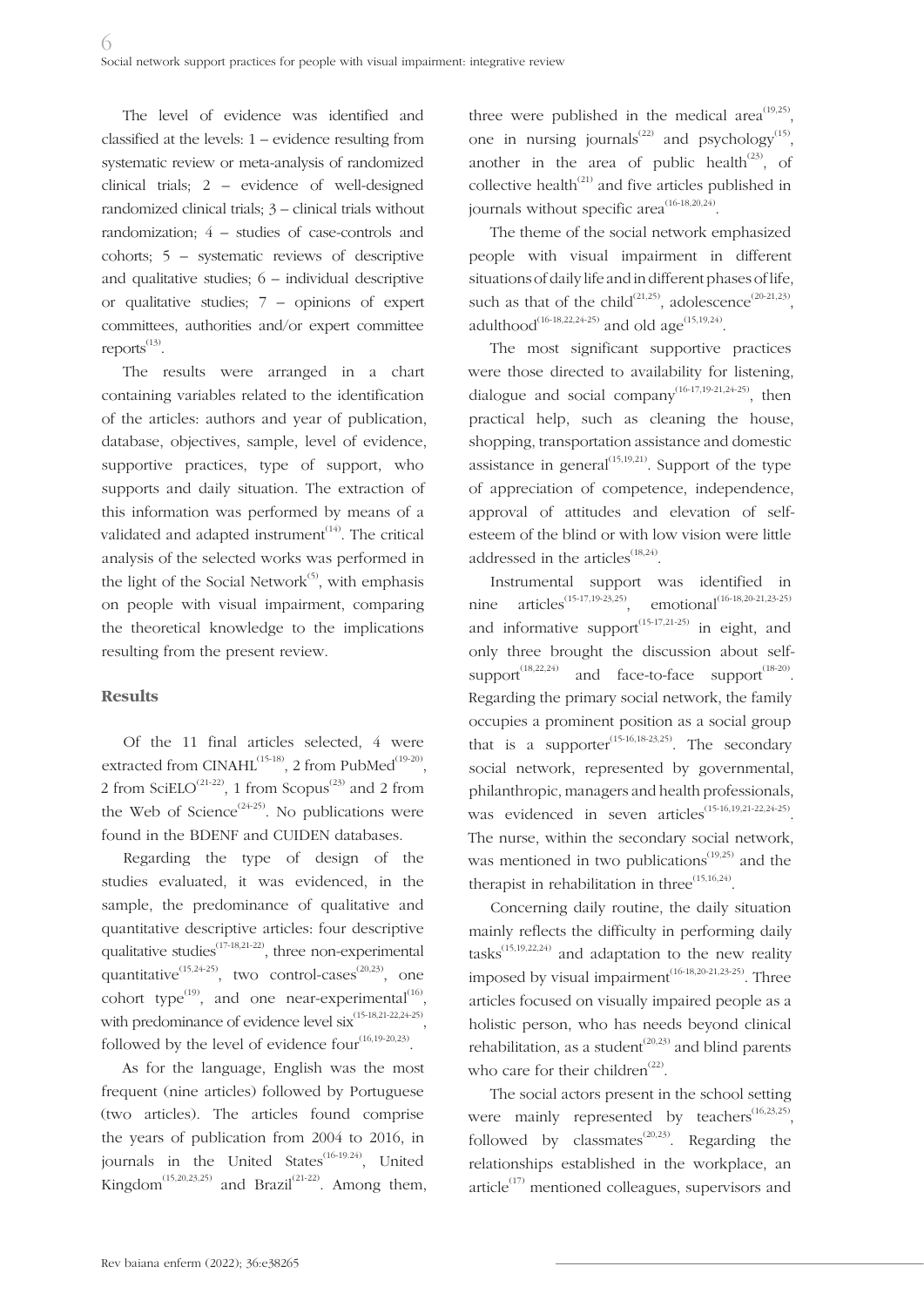employers as potential supporters. The studies were selected according to authors, year of publication, database, objectives, sample, level

of evidence, daily situation, supportive practices, type of support and supporter (Chart 1).

| <b>Chart 1</b> – Summary of the characteristics of the articles selected for the study          |                                                                                                                                                                                                      |                                                                               |                                                                                                                                                                          |                                                                                                                                                                                                                                               | (continued)                              |
|-------------------------------------------------------------------------------------------------|------------------------------------------------------------------------------------------------------------------------------------------------------------------------------------------------------|-------------------------------------------------------------------------------|--------------------------------------------------------------------------------------------------------------------------------------------------------------------------|-----------------------------------------------------------------------------------------------------------------------------------------------------------------------------------------------------------------------------------------------|------------------------------------------|
| Author/Year/<br><b>Databases</b>                                                                | <b>Objectives</b>                                                                                                                                                                                    | Sample/<br>Level of<br>evidence                                               | <b>Daily</b><br>situation                                                                                                                                                | Supportive<br>practices                                                                                                                                                                                                                       | Type of<br>support                       |
| Cimarolli VR,<br>Boerner K,<br>Reinhardt JP,<br>Horowitz $A^{(15)}$ ;<br>2013.<br><b>CINAHL</b> | To investigate<br>changes in<br>perceived<br>overprotection<br>over time, in<br>relation to<br>receiving<br>instrumental<br>support and<br>use of a vision<br>rehabilitation<br>service.             | 584 elderly<br>people<br>with visual<br>impairment.<br>Level of<br>Evidence 4 | Fear of falling,<br>living alone,<br>functional<br>incapacity and<br>difficulty in<br>performing<br>daily tasks.                                                         | Help with<br>shopping,<br>cleaning, mail<br>and finance.<br>Teaching,<br>rehabilitation,<br>guidance<br>and mobility<br>assistance.                                                                                                           | Informative<br>Instrument                |
| Guerette AR,<br>Smedema SM <sup>(16)</sup> ;<br>2011.<br><b>CINAHL</b>                          | To investigate<br>the relationship<br>between<br>perceived social<br>support and well-<br>-being in a<br>national sample<br>of people<br>with visual<br>impairments<br>using regression<br>analysis. | 199 people<br>with visual<br>impairments.<br>Level of<br>evidence 3           | Adaptation<br>to vision loss,<br>dissatisfaction<br>with life,<br>feeling unwell<br>and depressive<br>symptoms,<br>social<br>interactions<br>and conflict<br>resolution. | Job offer,<br>interaction,<br>dialogue<br>and listening,<br>classroom<br>education,<br>support in<br>the use of<br>interpersonal<br>skills (making<br>and keeping<br>friends and<br>romantic<br>partners).                                    | Emotional<br>Instrumental<br>Informative |
| Papakonstantinou D,<br>Papadopoulos $K^{(17)}$ ;<br>2009.<br><b>CINAHL</b>                      | Investigate<br>social support in<br>the workplace<br>for people<br>with visual<br>impairments.                                                                                                       | 15 people<br>with visual<br>impairments.<br>Level of<br>Evidence 4            | Adaptation to<br>the public and<br>private work<br>environment.                                                                                                          | Travel company<br>(guide or<br>escort) practical<br>simulation,<br>flexibility and<br>understanding<br>of delays or<br>absences, equal<br>treatment,<br>recognition and<br>trust, invitations<br>to activities<br>and external<br>excursions. | Emotional<br>Instrumental<br>Informative |
| Singletary C,<br>Goodwyn MA,<br>Carter $AP^{(18)}$ ;<br>2009.<br><b>CINAHL</b>                  | Examine the<br>relationships<br>between the social<br>support networks<br>of legally blind<br>individuals and<br>the levels of hope<br>reported at a<br>training center for<br>the blind.            | 24 students<br>with visual<br>impairments.<br>Level of<br>Evidence 4          | Training and<br>rehabilitation<br>to achieve<br>independent<br>and<br>productive<br>life, life<br>expectancy.                                                            | Valuing<br>competence<br>and<br>independence,<br>teaching<br>general skills.                                                                                                                                                                  | Self-support<br>Emotional<br>In person   |

**Chart 1** – Summary of the characteristics of the articles selected for the study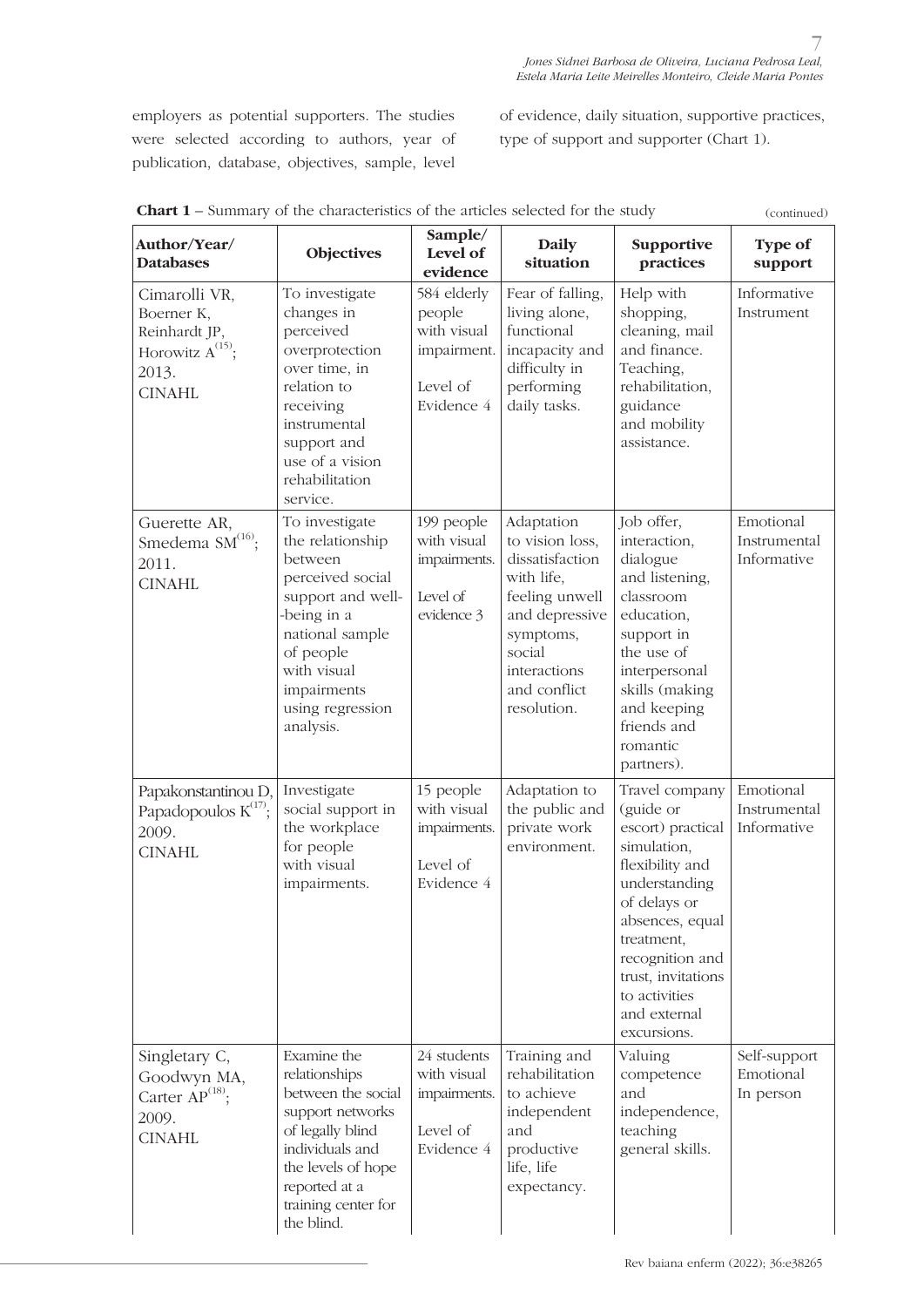|                                                                                                                 | <b>Chart 1</b> – Summary of the characteristics of the articles selected for the study<br>(continued)<br>Sample/                                                      |                                                                                                                  |                                                                                                                                                                                                                                     |                                                                                                                                                                                                                                                                                                                                |                                          |
|-----------------------------------------------------------------------------------------------------------------|-----------------------------------------------------------------------------------------------------------------------------------------------------------------------|------------------------------------------------------------------------------------------------------------------|-------------------------------------------------------------------------------------------------------------------------------------------------------------------------------------------------------------------------------------|--------------------------------------------------------------------------------------------------------------------------------------------------------------------------------------------------------------------------------------------------------------------------------------------------------------------------------|------------------------------------------|
| Author/Year/<br><b>Databases</b>                                                                                | <b>Objectives</b>                                                                                                                                                     | Level of<br>evidence                                                                                             | <b>Daily</b><br>situation                                                                                                                                                                                                           | Supportive<br>practices                                                                                                                                                                                                                                                                                                        | <b>Type of</b><br>support                |
| Hong T, Mitchell P,<br>Burlutsky G,<br>Fong CSU,<br>Rochtchina E,<br>Wang $JJ^{(19)}$ ;<br>2013.<br>PubMed      | To assess the<br>impact of visual<br>impairment and<br>blindness on<br>the incident use<br>of community<br>support services<br>in the Blue<br>Mountains Eye<br>Study. | 3,654<br>people<br>with visual<br>impairments.<br>Level of<br>Evidence 3                                         | Elderly people<br>with visual<br>impairment<br>who are<br>domiciled and<br>need long-<br>term care,<br>living alone or<br>not.                                                                                                      | Personal care,<br>home care,<br>nursing care,<br>food delivery,<br>transport,<br>house cleaning,<br>shopping and<br>home visits.                                                                                                                                                                                               | In person<br>Instrumental                |
| Kef S,<br>Deković M <sup>(20)</sup> ;<br>2004.<br>PubMed                                                        | To compare the<br>perceived level<br>of social support<br>and well-being<br>of teenagers<br>with visual<br>impairment and<br>teenagers without<br>disabilities.       | 178 visually<br>impaired<br>teenagers<br>and 338<br>visually<br>impaired<br>teenagers.<br>Level of<br>Evidence 3 | Visually<br>impaired<br>school<br>adolescents<br>who need<br>assistance in<br>rehabilitation<br>institutes, their<br>perception<br>of perceived<br>and received<br>support,<br>influencing<br>their<br>psychological<br>well-being. | Offering daily<br>company,<br>listening and<br>dialogue,<br>carrying<br>out school<br>activities, the<br>act of playing<br>(leisure).                                                                                                                                                                                          | Emotional<br>Instrumental<br>In person   |
| Barbieri MC,<br>Broekman GVDZ,<br>Souza ROD,<br>Lima RAG,<br>Wernet M,<br>Dupas $G^{(21)}$ ;<br>2016.<br>SciELO | Know the<br>interactions<br>established<br>between the<br>social support<br>network and<br>the families of<br>visually impaired<br>children and<br>adolescents.       | 18 families<br>of visually<br>impaired<br>children<br>and<br>teenagers.<br>Level of<br>Evidence 4                | Families that<br>have visually<br>impaired<br>children and<br>teenagers,<br>experiencing<br>difficult times<br>to access<br>support<br>services for<br>blind or low<br>vision patients.                                             | Accompany<br>medical<br>appointments,<br>talk and listen<br>(dialogue),<br>take them to<br>the theater,<br>make phone<br>calls, offer<br>exams, teach<br>techniques for<br>daily activities<br>(dressing,<br>eating and<br>bathing), offer<br>educational<br>material,<br>help with<br>transportation<br>and offer<br>glasses. | Emotional<br>Instrumental<br>Informative |

|  |  | <b>Chart 1</b> – Summary of the characteristics of the articles selected for the study |
|--|--|----------------------------------------------------------------------------------------|
|--|--|----------------------------------------------------------------------------------------|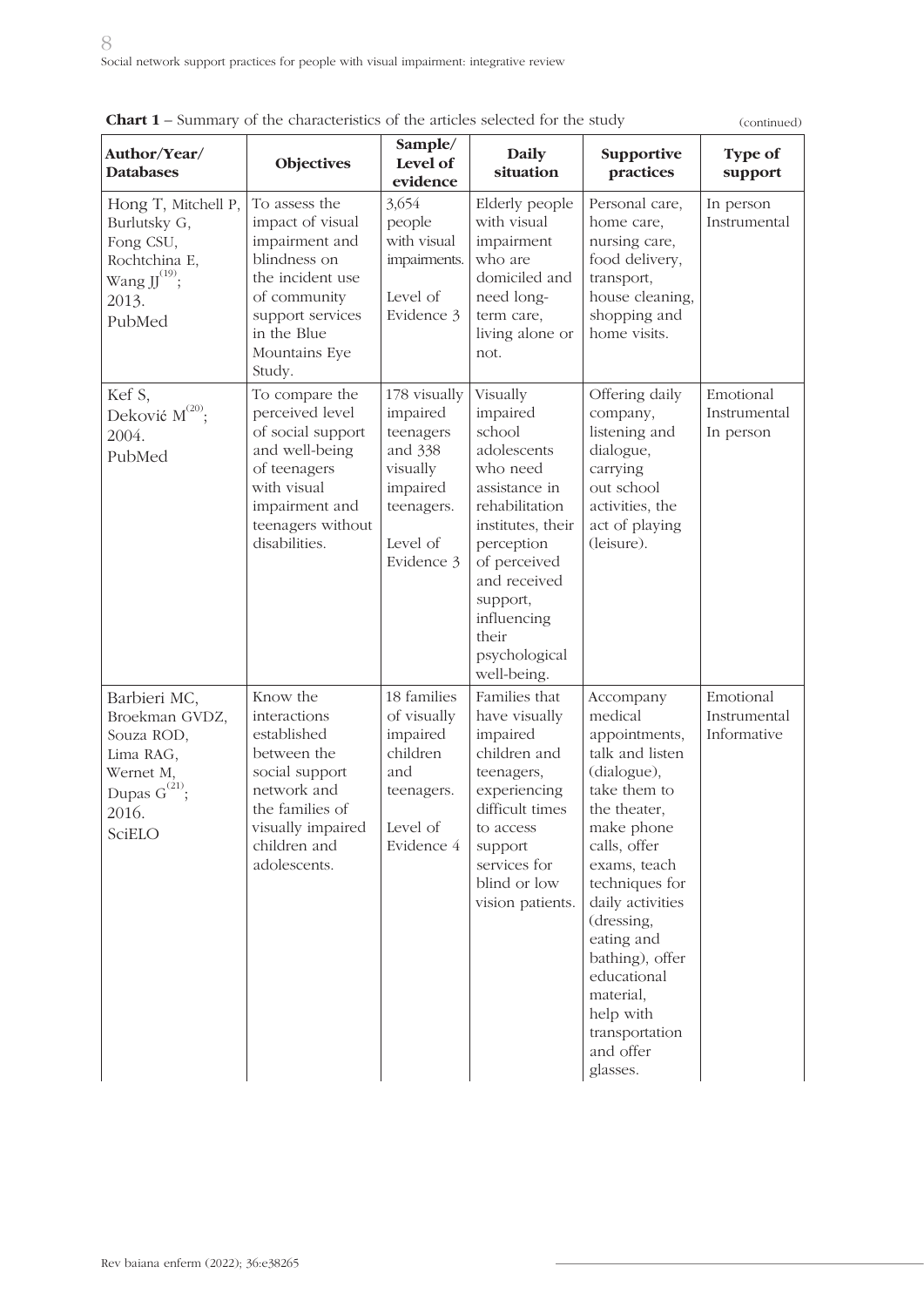| Author/Year/<br><b>Databases</b>                                                                                    | Objectives                                                                                                                                                                                                              | Sample/<br>Level of<br>evidence                                                                                                           | <b>Daily</b><br>situation                                                                                                                                                                      | Supportive<br>practices                                                                                                                                                                                                             | Type of<br>support                          |
|---------------------------------------------------------------------------------------------------------------------|-------------------------------------------------------------------------------------------------------------------------------------------------------------------------------------------------------------------------|-------------------------------------------------------------------------------------------------------------------------------------------|------------------------------------------------------------------------------------------------------------------------------------------------------------------------------------------------|-------------------------------------------------------------------------------------------------------------------------------------------------------------------------------------------------------------------------------------|---------------------------------------------|
| Pagliuca LMF,<br>Uchoa RS,<br>Machado MMT <sup>(22)</sup> ;<br>2009.<br>SciELO                                      | To reflect on<br>blind parents'<br>difficulties and<br>strategies when<br>caring for their<br>children and<br>the contribution<br>of the social<br>network to their<br>autonomy.                                        | Two<br>families:<br>one with<br>a blind<br>father,<br>one with<br>a blind<br>mother.<br>Level of<br>Evidence 4                            | Difficulties,<br>strategies and<br>maintenance<br>of autonomy<br>for blind<br>parents who<br>take care of<br>their children.                                                                   | Teach how<br>to bathe the<br>child, change<br>and dress<br>him, take care<br>of the navel,<br>instructions on<br>how to identify<br>fever and<br>secretions in<br>the children's<br>wounds.                                         | Informative<br>Instrumental<br>Self-support |
| Pinquart M,<br>Pfeiffer JP <sup>(23)</sup> ;<br>2013.<br>Scopus                                                     | Evaluate the<br>perception of<br>availability of<br>support from<br>parents, peers<br>and teachers<br>in adolescents<br>with and without<br>visual impairment.                                                          | 104 students<br>with visual<br>impairments<br>and 232<br>visionaries.<br>Level of<br>Evidence 3                                           | Students from<br>residential<br>schools<br>(specific for<br>the blind),<br>far from<br>home and<br>family, "living"<br>in shared<br>dormitories.                                               | Offering<br>extracurricular<br>activities,<br>assistance<br>in handling<br>school objects,<br>a relationship<br>of trust,<br>encouragement<br>to carry out<br>tasks and<br>availability to<br>offer advice.                         | Emotional<br>Instrumental<br>Informative    |
| Kempen GIJM,<br>Ballemans J,<br>Ranchor AV,<br>Van Rens GHMB,<br>Zijlstra $GAR^{(24)}$ ;<br>2012.<br>Web of Science | To examine the<br>health impact<br>of low vision in<br>relation to quality<br>of life, including<br>feelings of<br>anxiety and social<br>support among<br>older adults<br>seeking vision<br>rehabilitation<br>services. | 149 adults<br>with visual<br>impairment.<br>Level of<br>Evidence 4                                                                        | Older adults<br>with low<br>vision seen in<br>rehabilitation<br>services, with<br>reports of<br>difficulties in<br>activities of<br>daily living,<br>depression<br>and feelings of<br>anxiety. | Social<br>company and<br>daily emotional<br>support, raising<br>self-esteem<br>and approving<br>attitudes/<br>initiatives.                                                                                                          | Emotional<br>Self-support<br>Informative    |
| Boyce T,<br>Dahlmann-Noor A,<br>Bowman R,<br>Keil $S^{(25)}$ ; 2015.<br>Web of Science                              | Analyze issues<br>related to the<br>certification<br>and registration<br>process for<br>children and<br>young people<br>with vision loss.                                                                               | 52 social<br>workers<br>and<br>teachers,<br>26 parents<br>of babies<br>and<br>visually<br>impaired<br>children.<br>Level of<br>Evidence 4 | Parents<br>of visually<br>impaired<br>children and<br>young people<br>facing the<br>bureaucratic<br>process<br>to get the<br>certificate and<br>registration of<br>the disease.                | Offering<br>the Visual<br>Impairment<br>Certificate and<br>Registration,<br>helping to<br>accept the<br>baby who is<br>blind or with<br>low vision,<br>referring<br>to referral<br>services,<br>offering<br>specialized<br>schools. | Instrumental<br>Informative<br>Emotional    |

**Chart 1** – Summary of the characteristics of the articles selected for the study

Source: Created by the authors.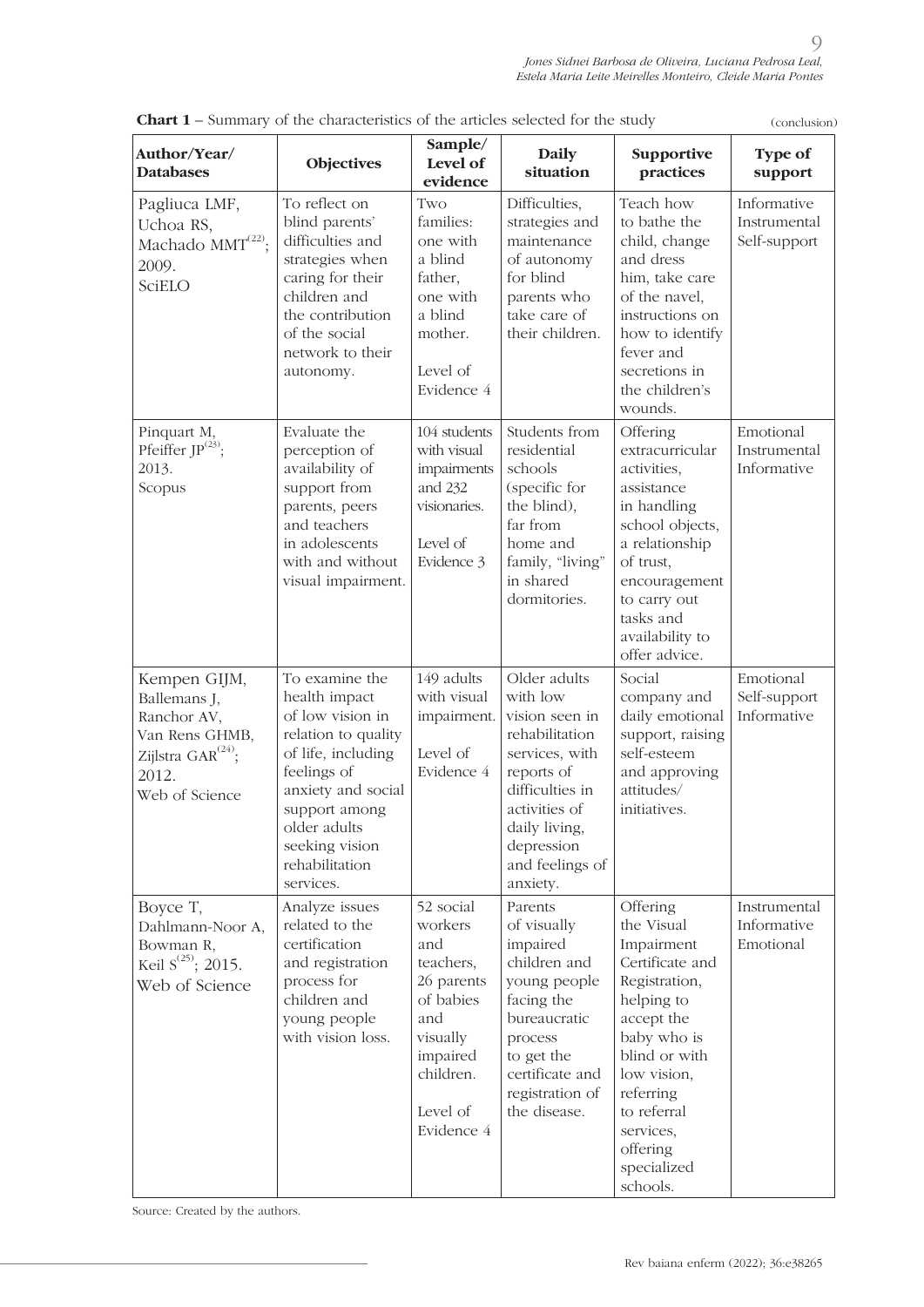### **Discussion**

The selected articles reveal that the theme of the social network for people with visual impairment needs to be further researched in Brazil. This condition is in line with the visibility that should be directed to this public, especially their social network, because this country has a high proportion of people with visual impairment, with more than 6.5 million people with some type of visual impairment, of which 528,624 are blind and 6,056,654 have low vision or subnormal vision – great and permanent difficulty to see $^{(26)}$ .

In order to achieve the social inclusion of this population, an active social network is necessary, which is present in the day-to-day and provides, in the web of existing relationships, the necessary support for the full development of the citizenship of blind or low-vision people<sup> $(18)$ </sup>. Supportive practices are characterized as information, material help, social benefits and also emotional support $(21)$ . The set of these supports are shared collectively by groups and people, which is called social network $(5-6)$ .

The concept of social network is coined in the establishment of relationships created at points that interconnect and intersect by connections and chains can include three or more people in order to build interpersonal relationships, causing a tangle, which can be of greater or lesser density. Social network involves a web of social support relationships and dynamics that occur within primary or secondary networks $^{(5)}$ .

The family presents itself as the primary social network that most supports its members with visual impairment<sup> $(15-16,18-23,25)$ </sup> in supportive practices/actions such as: shopping, cleaning the house, assisting with transportation, mail, finances, taking to rehabilitation services, supporting personal decisions, company and dialogue<sup>(15,18-19,21)</sup>. The family is the first institution of contact of people, through it ethical and humanitarian values, affective contributions, development and well-being are acquired $(5,27)$ .

When the support offered by members of the social network is able to meet global needs, through the support provided by various social networks, including family, friends, neighbors, colleagues and other institutions, it is noted that the level of psychological status of people with visual impairment changes, to the point of avoiding the occurrence of depressive symptoms and increasing satisfaction with life $^{(16)}$ .

The support of neighbors and family members provides moral encouragement, social interaction and the maintenance of resilience $(7)$ . In addition to the primary network constituted by family, romantic partners, friends, school, work colleagues and neighbors, the secondary network formed by formal and informal institutions and organizations is also necessary in the care of blind or low-vision people $^{(5)}$ .

The daily representation of visually impaired people has been reported with emphasis on the adaptive needs that visual impairment can trigger. This condition reflects the work of the professional therapist in rehabilitation and the importance of this service to provide a new reality, with fullness, satisfaction, reconstruction of ideals, social participation and resumption of individual activities $^{(28)}$ .

Although visual clinical readaptation is relevant and paramount, it is perceived that, often, this type of deficiency is not encompassed from the point of view of holism and totaling the being. This controversial ideological approach, of a political and cultural nature, is the product of a society that frequently associates people with visual impairment as "carriers" with characteristics deeply differentiated from other people, generating prejudice, exclusion and social stigma $^{(29)}$ .

The nurse, in providing health care to people with visual impairment, should make constant home visits, offer informative, emotional, instrumental and face-to-face support. From the perspective of the health education process, nurses should guarantee comprehensive care, including referrals to specialized reference services and *Unidades de Apoio à Família*<sup>(19,25)</sup>. These actions require technical-scientific knowledge and skills to assist and communicate with blind people, ensuring visual accessibility<sup>(30)</sup>.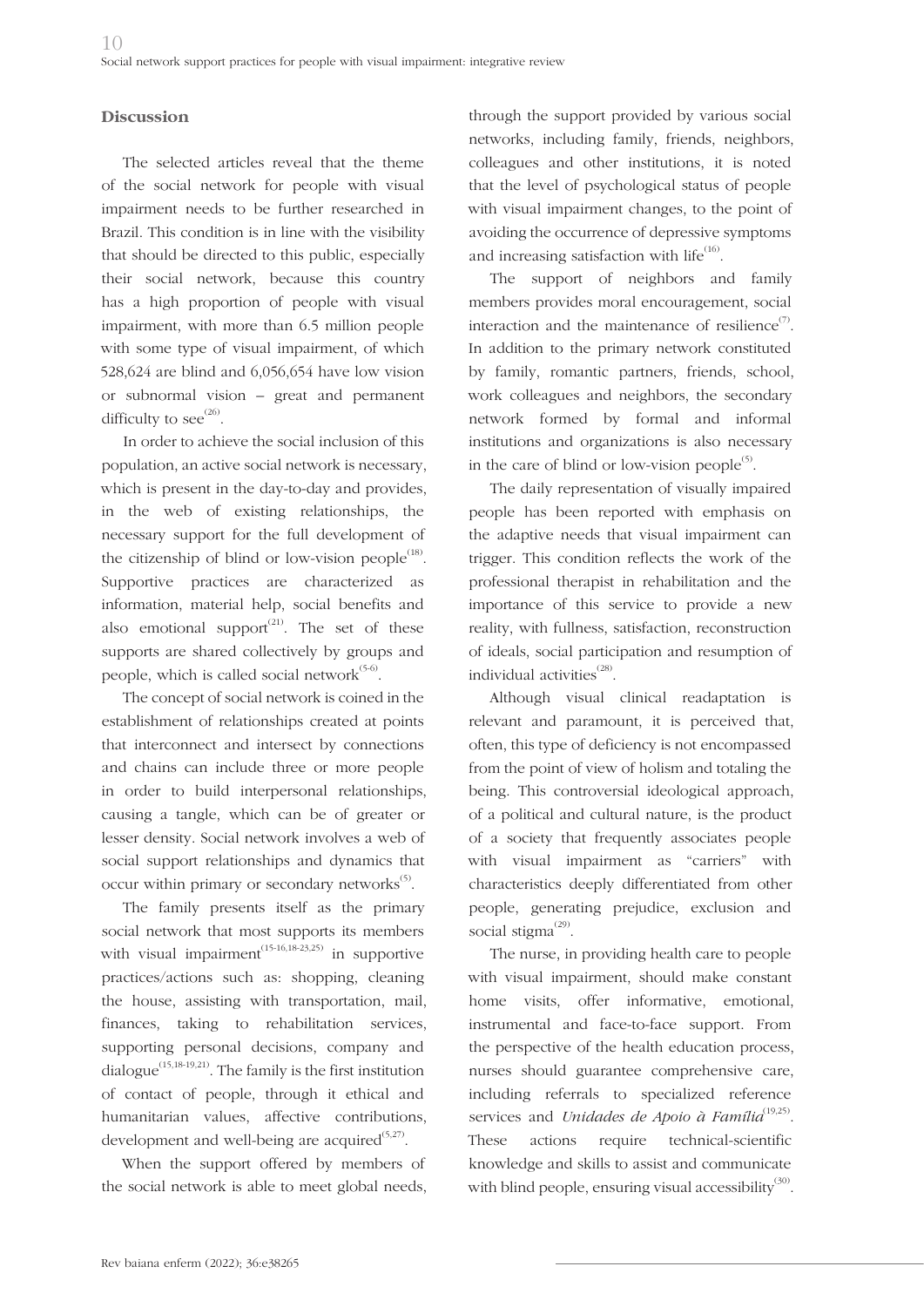This fact was perceived among nurses in a hospital unit who care for blind patients, in which the lack of knowledge and technical unpreparedness to deal with this clientele required the adoption of simple attitudes, such as presenting themselves as a professional when entering the patient's space, avoiding the use of nonverbal communication and describing the environment. Therefore, it is visible the need for training to acquire communicative and repertory skills for specific information that meets the needs of patients with this disability<sup>(3)</sup>.

Among the types of support, the instrumental was predominant, revealing itself as practical assistance that allows the blind to perform better personal, occupational and social functions<sup>(17,23)</sup>. Emotional support was also apparent, and can be seen as support capable of raising selfesteem, approving their attitudes and initiatives, characterizing it as the essential type of support in times of difficulties to achieve well-being<sup> $(20,24)$ </sup>.

Emotional support is related to the perception of being cared for, supported and valued by someone effectively available, with attitudes of empathy, concern, affection and appreciation of the person; on the other hand, practical and direct assistance in carrying out concrete/ daily activities or problem solving constitutes instrumental support<sup> $(31)$ </sup>. The informative support is presented as actions aimed at offering advice and clarifying doubts about visual impairment. It is noticed that, at certain times, there is an excess in the supply of information, but this type of support is salutary, especially in the early stages of disability $^{(25)}$ .

Concerning face-to-face support, this is well identified, since the blind or low-vision person, in the impossibility of performing certain tasks, needs other seers, usually a relative, to assist them $^{(17)}$ . Self-support refers to self-confidence and self-believing; it is when the blind, even in the face of all circumstances, is an example of adjustment, self-safe and with good self-esteem $^{(22)}$ .

The context of social and personal life of visual impairment permeates circumstances such as dissatisfaction with life, feeling of malaise, living alone and/or away from the family, depression and feelings of anxiety<sup>(15-16,19,23-24)</sup>. These factors are visible in diagnoses of chronic diseases that cause frequently stressful and perceptible impacts on visual impairment $^{(32)}$ , which provide opportunities for high levels of emotional distress $^{(33)}$ .

The association between depression and visual impairment was perceived as significant, since its prevalence in this adult population is approximately  $14\%^{(34)}$ . This condition reflects the increase in functional disability and the difficulties to perform activities of daily living, such as reading a book, conducting something and walking alone<sup> $(35)$ </sup>. In this sense, the social network to support people with visual impairment needs to be identified and accessed.

Supportive practices, such as mobility assistance, teaching techniques related to daily activities, support in the use of skills, availability for counseling and encouragement<sup> $(15-16,21,23)$ </sup>, are not sufficient to fully meet the needs of users with visual impairment, since it is essential to value the competence and independence of these people $^{(18)}$ . Social support is needed to value their autonomy, in such a way that it encourages them to personal independence and the exercise of citizenship<sup>(28)</sup>.

The autonomy of the blind or low-vision person reveals his/her condition of mastery over the physical and social environment, guarding his/her privacy and dignity. Parallel to the concept of autonomy, independence is the faculty of decision without relying on others, achieved by the empowerment of the person, who uses his/her power to make choices, make decisions and take control of his/her life<sup>(36)</sup>.

The construction of identity and autonomy can be acquired in the school scenario through colleagues and support from teachers, especially in specialized education, which provide interaction and awaken the student's knowledge, using pedagogical resources of school accessibility<sup>(37)</sup>. In addition to this scenario, the work environment can favor the development of socialization, self-esteem and professional capacity, revealing the importance of including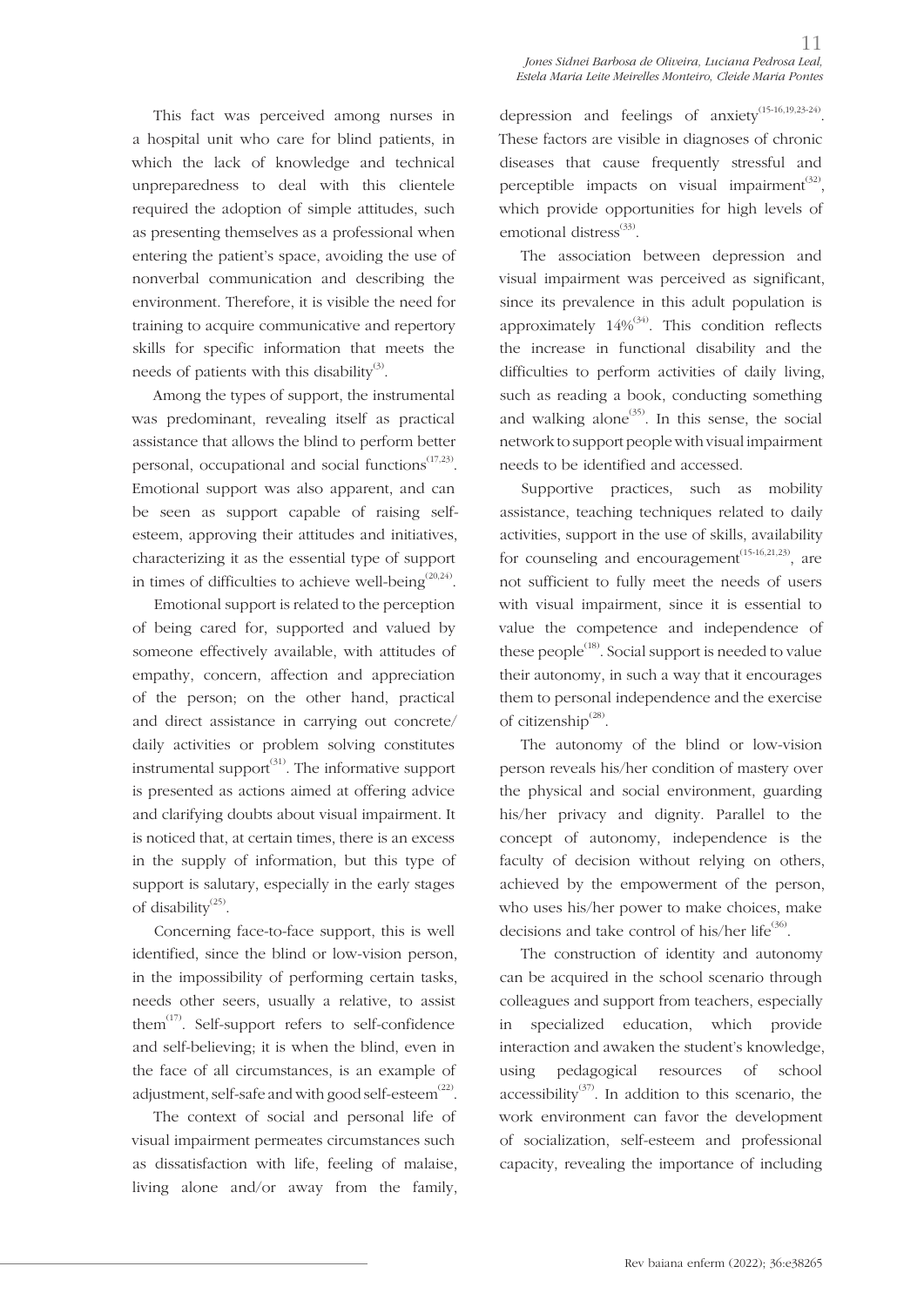people with disabilities, including visual, in the world of work $^{(38)}$ .

The highlighted limitations are the lack of an approach to sociodemographic aspects in the articles analyzed, as well as cultural and religious issues, which characterizes a gap and perhaps justifies the support of the social network evidenced herein. It is expected that this research will provide greater emphasis on the supportive practices of people with visual impairment, especially in the field of health and nursing.

### **Conclusion**

The main supportive practices offered by the social network in the daily life of people with visual impairment were availability for listening, dialogue, social company, practical help in cleaning the house, making purchases, transportation assistance and domestic assistance in general. It was evident that such practices improve self-esteem, favor autonomy and facilitate activities of daily living.

The family is the social network that most supports their visually impaired entities, followed by friends, colleagues, teachers/professors and health professionals. Although there is a need for these people to be fully understood and helped, the support received occurs mainly in issues related to daily tasks and adaptation to the new reality.

The studies focus on people with visual impairment in various phases of the life cycle, which demands from the social network the need to articulate care and education, which is essential to favor, in the most diverse scenarios, social insertion. In this sense, supportive practices can influence the construction of a posture of self-confidence and autonomy before the challenges and limitations faced daily by blind and/or low-vision people.

## **Collaborations:**

1 – conception, design, analysis and interpretation of data: Jones Sidnei Barbosa de Oliveira;

2 – writing of the article and relevant critical review of the intellectual content: Jones Sidnei Barbosa de Oliveira and Cleide Maria Pontes;

3 – final approval of the version to be published: Luciana Pedrosa Leal and Estela Maria Leite Meirelles Monteiro.

### **References**

- 1. Word Health Organization. Blindness and vision impairment [Internet]. Geneva (CH); 2021 [cited 2021 Dec 6]. Available from: https:// www.who.int/news-room/fact-sheets/detail/ blindness-and-visual-impairment
- 2. Instituto Brasileiro de Geografia e Estatística. Pesquisa nacional de saúde 2013: ciclos de vida: Brasil e grandes regiões [Internet]. Rio de Janeiro (RJ); 2015 [cited 2018 Sep 18]. Available from: https://biblioteca.ibge.gov.br/visualizacao/livros/ liv94522.pdf
- 3. Favretto DO, Carvalho EC, Canini SR. Interventions performed by nurses to improve communication with the visually impaired. Rev Rene [Internet]. 2008 [cited 2018 Sep 18];9(3):68- 73. Available from: http://periodicos.ufc.br/rene/ article/view/5065/3715
- 4. Souza EL, Moura GN, Nascimento JC, Lima MA, Pagliuca LM, Caetano JA. Nursing diagnoses based on the self-care theory in people with visual deficiency. Rev Rene [Internet]. 2012 Jun [cited 2018 Aug 10];13(3):542-51. Available from: http://www. periodicos.ufc.br/rene/article/view/3975/3139
- 5. Sanicola L. As dinâmicas de rede e o trabalho social. São Paulo: Veras; 2015.
- 6. Holanda CMA, Andrade FLJP, Bezerra MA, Nascimento JPS, Neves RF, Alves SB, et al. Support networks and people with physical disabilities: social inclusion and access to health services. Ciênc saúde coletiva. 2015 Jan;20(1):175-84. DOI: http://dx.doi.org/10.1590/ 1413-81232014201.19012013
- 7. Cezario KG, Oliveira PMP, Sousa AAS, Carvalho QCM, Pennafort VPS, Santos LAPF. Blind parentes and nutrition of children: experiences and care. Rev Rene. 2016;17(6): 850-7. DOI: https://doi.org/10.15253/2175-6783. 2016000600017
- 8. Fernandes AC, Montilha RCI. The comprehensive evaluation in speech therapy for people with visual impairments: a case report. Rev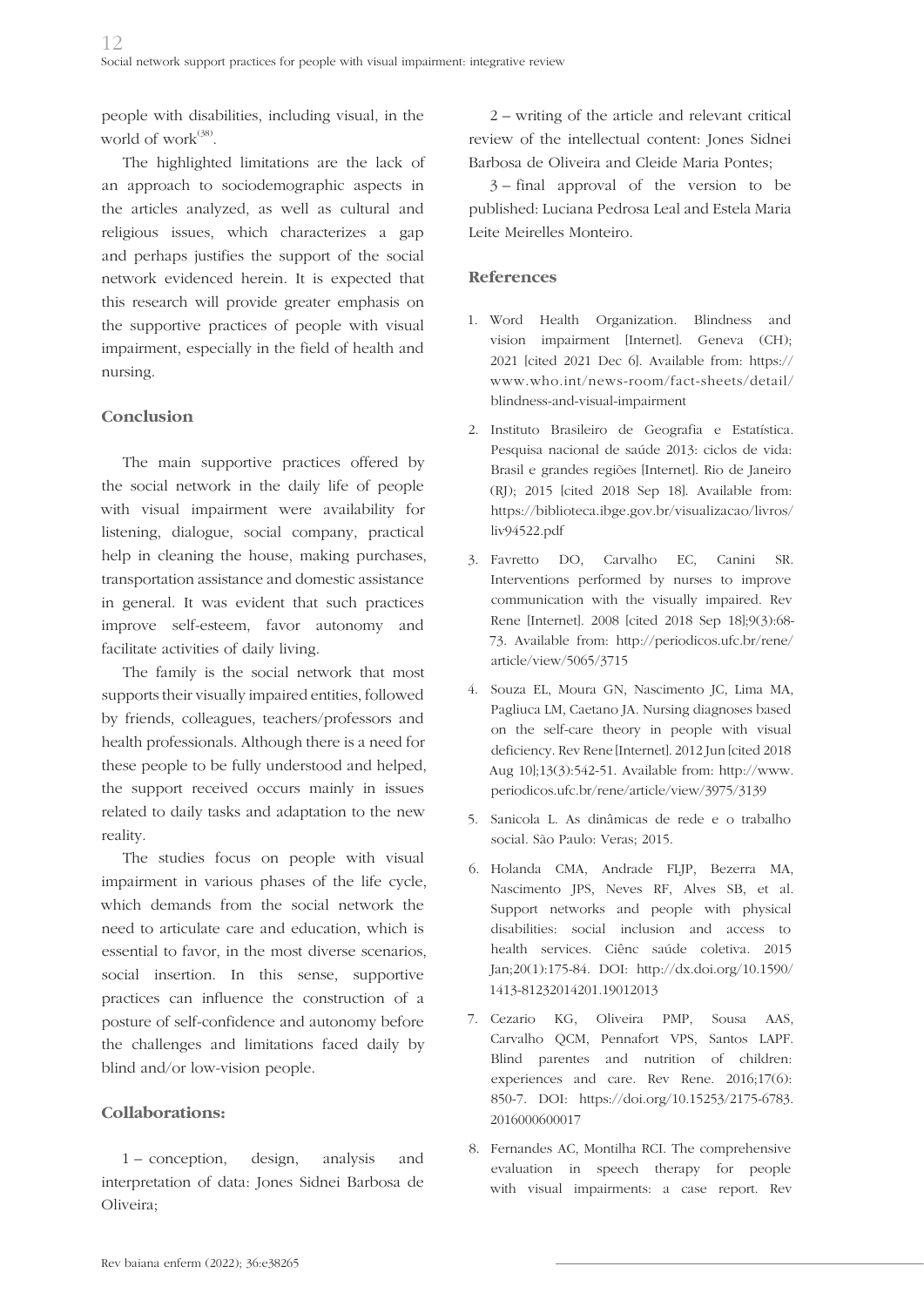CEFAC. 2015;17(4):1362-9. DOI: https://doi. org/10.1590/1982-0216201517420314

- 9. Soares CB, Hoga LAK, Peduzzi M, Sangaleti C, Yonekura T, Silva DRAD. Integrative Review: Concepts and Methods Used in Nursing. Rev esc enferm USP. 2014;48(2):335-45. DOI: https://doi. org/10.1590/S0080-6234201400002000020
- 10. Mendes KDS, Silveira RCCP, Galvão CM. Integrative literature review: a research method to incorporate evidence in health care and nursing. Texto contexto - enferm. 2008;17(4): 758-64. DOI: https://doi.org/10.1590/S0104-07072 008000400018
- 11. Galvão TF, Pansani TA, Harrad D. Principais itens para relatar Revisões sistemáticas e Meta- -análises: A recomendação PRISMA. Epidemiol Serv Saúde. 2015;24(2):335-42. DOI: https://doi. org/10.5123/S1679-49742015000200017
- 12. Stetler CB, Morsi D, Rucki S, Broughton S, Corrigan B, Fitzgerald J, et al. Utilization-focused integrative reviews in a nursing service. Appl Nurs Res. 1998;11(4):195-206. DOI: https://doi. org/10.1016/s0897-1897(98)80329-7
- 13. Melnyk BM, Fineout-Overholt E, editors. Evidence-based practice in nursing & healthcare: A guide to best practice. 2nd ed. Philadelphia: Lippincott Williams & Wilkins; 2011.
- 14. Ursi ES, Gavão CM. Prevenção de lesões de pele no perioperatório: revisão integrativa da literatura. Rev Latino-Am Enfermagem. 2006;14(1):124-31. DOI: https://doi.org/10.1590/S0104-11692006000 100017
- 15. Cimarolli VR, Boerner K, Reinhardt JP, Horowitz A. Perceived overprotection, instrumental support and rehabilitation use in elders with vision loss: A longitudinal perspective. Psychol Health. 2013;28(4):369-83. DOI: https://doi.org/10.1080/ 08870446.2012.729835
- 16. Guerette AR, Smedema SM. The Relationship of Perceived Social Support with Well-Being in Adults with Visual Impairments. J Vis Impair Blind. 2011;105(7):425-39. DOI: https://doi.org/10. 1177/0145482X1110500705
- 17. Papakonstantinou D, Papadopoulos K. Social Support in the Workplace for Working-Age Adults with Visual Impairments. J Vis Impair Blind. 2009;103(7):393-403. DOI: https://doi. org/10.1177/0145482X0910300703
- 18. Singletary C, Goodwyn MA, Carter AP. Hope and Social Support in Adults who are Legally

Blind at a Training Center. J Vis Impair Blind. 2009;103(8):500-4. DOI: https://doi. org/10.1177/0145482X0910300808

- 19. Hong T, Mitchell P, Burlutsky G, Fong CSU, Rochtchina E, Wang JJ. Visual Impairment and Subsequent Use of Support Services Among Older People: Longitudinal Findings From the Blue Mountains Eye Study. Am J Ophthalmol. 2013;156(2):393-9. DOI: https://doi.org/10.1016/j. ajo.2013.04.002
- 20. Kef S, Deković M. The role of parental and peer support in adolescents well-being: a comparison of adolescents with and without a visual impairment. J Adolesc. 2004;27(4):453-66. DOI: https://doi.org/10.1016/j.adolescence.2003.12.005
- 21. Barbieri MC, Broekman GVDZ, Souza ROD, Lima RAG, Wernet M, Dupas G. Rede de suporte da família da criança e adolescente com deficiência visual: potencialidades e fragilidades. Ciênc saúde colet. 2016;21(10):3213-23. DOI: https://doi.org/10.1590/1413-812320152110. 19562016
- 22. Pagliuca LMF, Uchoa RS, Machado MMT. Pais cegos: experiências sobre o cuidado dos seus filhos. Rev Latino-Am Enfermagem. 2009;17(2):271-4. DOI: https://doi.org/10.1590/S0104-11692009000 200021
- 23. Pinquart M, Pfeiffer JP. Perceived social support in adolescents with and without visual impairment. Res Dev Disabil. 2013;34(11):4125-33. DOI: https://doi.org/10.1016/j.ridd.2013.08.004
- 24. Kempen GIJM, Ballemans J, Ranchor AV, Van Rens GHMB, Zijlstra GAR. The impact of low vision on activities of daily living, symptoms of depression, feelings of anxiety and social support in community-living older adults seeking vision rehabilitation services. Qual Life Res. 2012;21(8):1405-11. DOI: https://doi.org/10.1007/ s11136-011-0061-y
- 25. Boyce T, Dahlmann-Noor A, Bowman R, Keil S. Support for infants and young people with sight loss: a qualitative study of sight impairment certification and referral to education and social care services. BMJ Open. 2015;5(12):e009622. DOI: http://dx.doi.org/10.1136/bmjopen-2015-009622
- 26. Instituto Brasileiro de Geografia e Estatística. Censo demográfico 2010. Características gerais da população, religião e pessoas com deficiência [Internet]. Rio de Janeiro (RJ); 2012 [cited 2018 Aug 18]. Available from: https://biblioteca.ibge.gov.